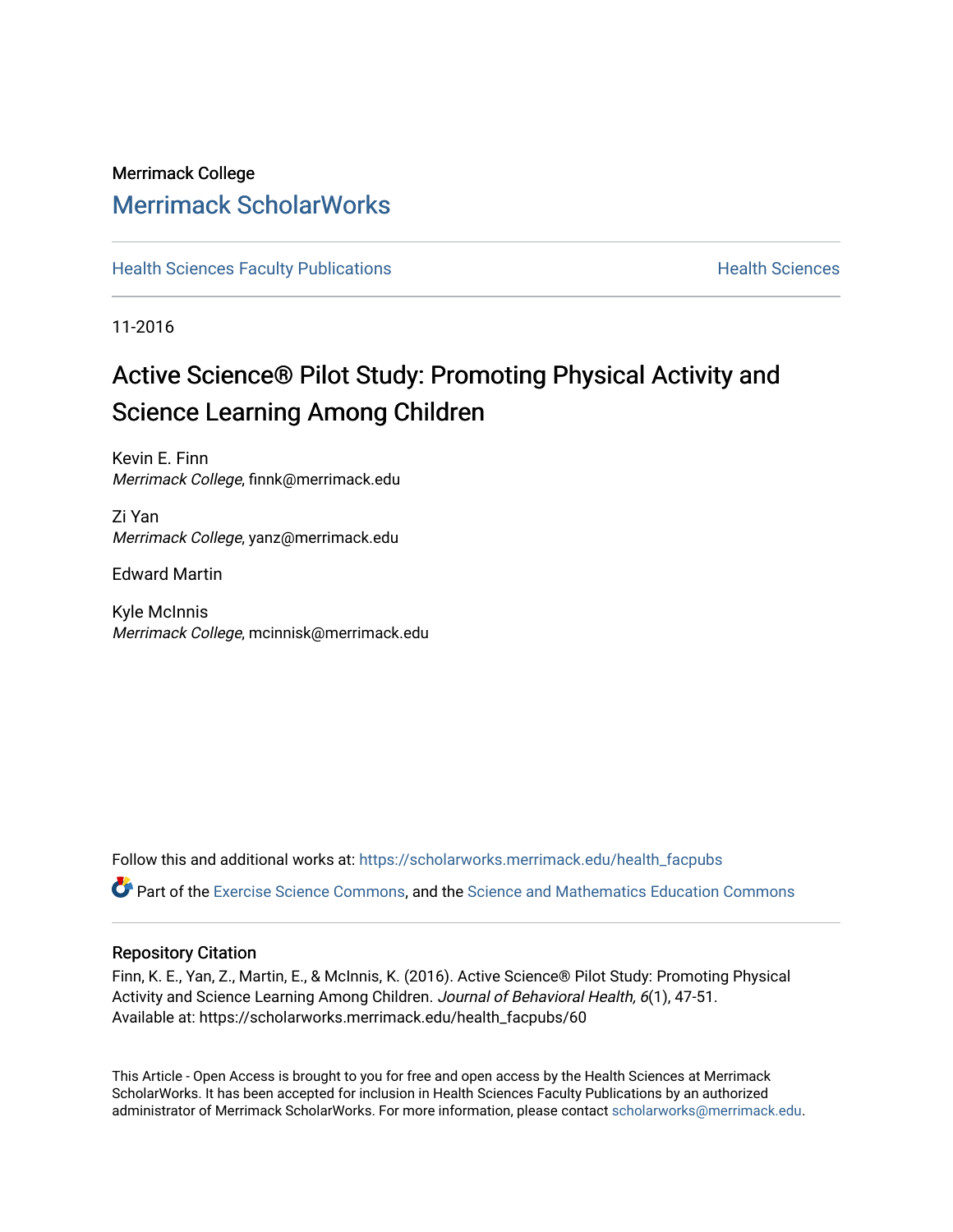# **Active Science pilot study: Promoting ScopeMed physical activity and science learning among children**

**Kevin Finn1 , Zi Yan1 , Edward Martin2 , Kyle McInnis1**

# ABSTRACT

**Background:** Afterschool programs (ASPs) have been identified as ideal settings where children can accumulate a significant portion of their total daily physical activity (PA). The purpose of the current study was to assess the effectiveness of the Active Science program in promoting PA and science learning in different site locations across the U.S. **Methods:** Participants were 72 children (35 females, mean age = 9.2 years, standard deviation [SD] = 0.9) from five YMCA afterschool childcare sites located in five states. The 6-week Active Science program was implemented twice/week for 60 min at a site. The participants completed 30 min of PA followed by a science lesson delivered through the Active Science Mobile App. Sites were randomly assigned to Active Science and the control (i.e., regular ASP). After 6 weeks, the sites switched to enable both groups to receive the intervention. Science tests and accelerometers were used to measure science performance, steps, and moderate-to-vigorous PA (MVPA) minutes. The pre- and post-results were compared and analyzed by ANOVA. **Results:** For PA, participants had significantly higher steps/30 min when they completed the Active Science program compared to the traditional ASP, mean =  $1826$ , SD =  $571$ , mean = 685, SD = 161, respectively, F (1,55) = 280, P < 0.001. Significant differences were found with MVPA%, mean = 38.16%, SD = 20.05%, mean = 30.03%, SD = 14.83%, respectively,  $F(1,55) = 44.8$ ,  $P < 0.001$ . For science learning, the pre- and post-improvement was significant for the Active Science group,  $P < 0.001$ . Average science test score for pre- and post-tests were mean  $= 57.14$ , SD  $= 20.56$ , and mean  $= 75.24$ , SD  $= 15.61$ , respectively. For the control group, the pre- and post-improvement was not significant, P > 0.05. **Conclusion:** The results supported that children had significantly higher PA levels and improved students' science scores when they participated in Active Science.

1 Department of Health Sciences, Merrimack College, Massachusetts, USA, 2 Merrimack Valley YMCA, Massachusetts, USA

Address for correspondence:

Kevin Finn, Merrimack College, Massachusetts, USA. E-mail: finnk@merrimack.edu

Received: June 29, 2016 Accepted: October 01, 2016 Published: November 12, 2016

KEY WORDS: Adolescent, community-based research, exercise, health promotion

## **INTRODUCTION**

One of the major factors contributing to childhood obesity is physical inactivity. Physical inactivity is associated with numerous health risks, including heart disease, cancer, diabetes, hypertension, as well as anxiety and depression [1]. It is recommended that children and adolescents participate in 60 min of moderate-to-vigorous physical activity (MVPA) daily [2]. Results from national surveillance studies suggest that the majority of children (58%) do not meet this guideline [3]. Given this situation, both public and private sectors have been called upon to improve the levels of PA among children and adolescents. Despite these recommendations, many children are not sufficiently active either at school or afterschool.

Around 8.4 million children spend an average of 8 h/week in afterschool programs (ASP) [4]. Recently, ASPs have been identified as ideal settings where children (5-14 years) can accumulate a significant portion of their total daily, recommended level of MVPA. Recent studies have found that interventions to modify PA practices at ASPs can increase children's PA [5-11]. Unfortunately, many ASPs have not been able to provide adequate PA opportunities for children. A systematic review of state-level ASPs was conducted to identify existing standards and policies and the report concluded that policies promoting PA within these organizations were largely absent. Currently, only 14 states and one national organization (i.e., National Afterschool Association) have developed guidelines for the amount of PA children should accumulate while in ASPs [12,13].

Physical inactivity is a serious concern among all children. In addition, many schools, especially ones in poorer communities, have reported unsatisfactory academic test scores in subjects such as science, technology, engineering, and math (STEM). States with the highest prevalence of child obesity also have the worst elementary school STEM scores in a national ranking [14]. In addition, several large-scale studies have shown a significant negative correlation between body mass index and academic performance in children [15-17]. PA has been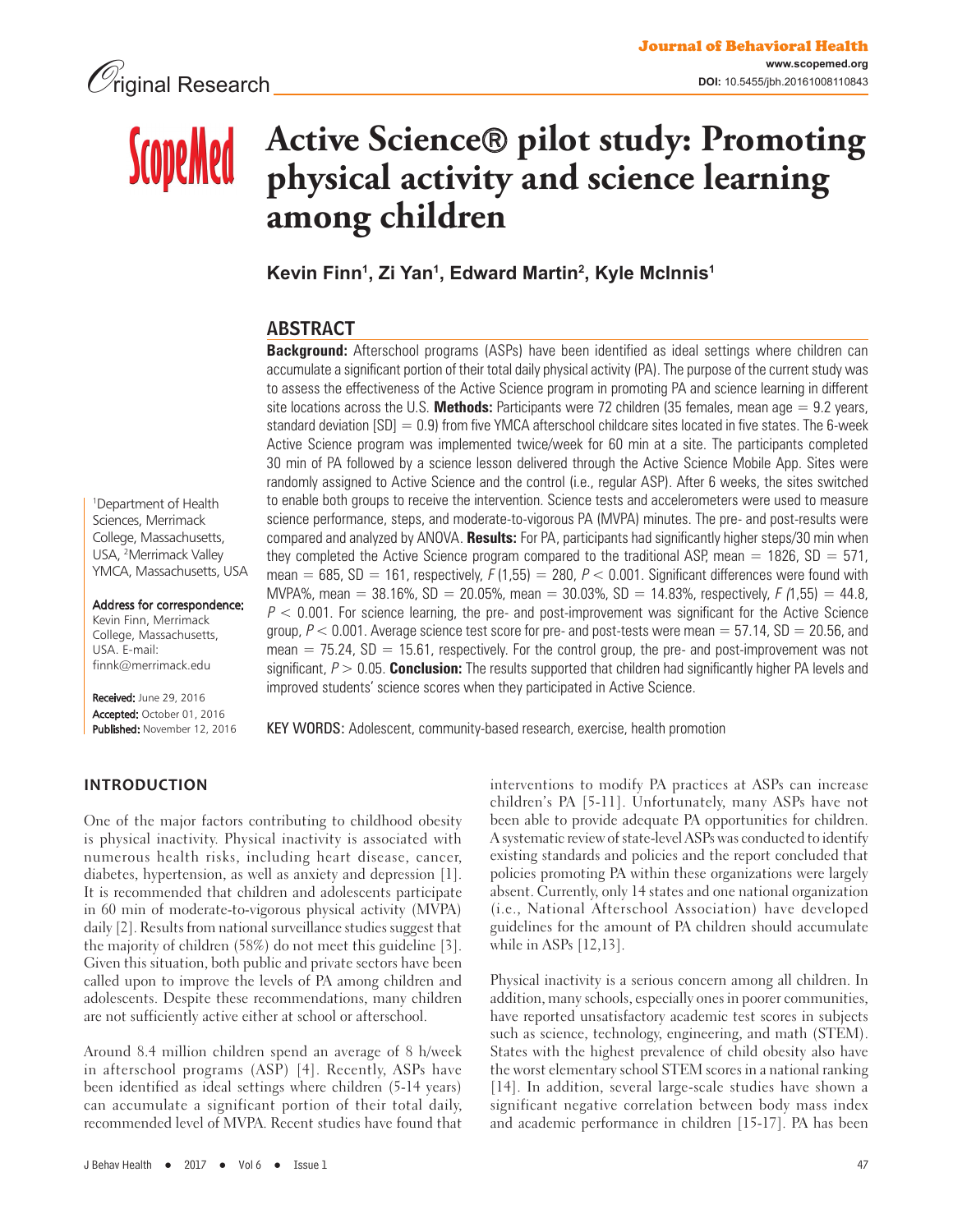associated with increases in school performance including concentration, memory, and classroom behavior [18,19]. Recent publications have conclusively demonstrated that PA is essential for promoting academic achievement [20,21]. The Centers for Disease Control and Prevention has recommended the integration of PA into academic lessons as a strategy to promote regular PA and support academic success [9]. Therefore, afterschool organizations should aim to integrate PA and academic components into their programs to promote movement and learning. Due to the limited ASPs that integrate activity and educational experiences, the Active Science program was created to promote PA as well as to support science education among afterschool children.

### **The Active Science® Approach**

The Active Science program was founded in 2009 through support from the U.S. Department of Health and Human Services, with additional support from various charitable foundations and private sources. Active Science is a federally registered trademarked and nonprofit service that is available for community organizations and ASPs to help support PA and academic achievement in school-age children. Active Science integrates PA and educational experiences. This approach of using PA as a component of academics is not unique to Active Science, and others have successfully demonstrated beneficial effects on activity and academics. At this time, the Active Science program is delivered to schools through the YMCA network that in turn collaborates with schools and teachers. There is no fee for individual teachers to be involved in the program. The present study was specific to the approach used by Active Science as described herein. The website where more information can be found is www.activescienceforkids.org.

The main objective is to improve PA while supporting educational achievement in afterschool and childcare settings and directly during school time. Active Science encompasses PA within exploratory-type educational experiences to create "active education" or "exerlearning" environments. The Active Science approach incorporates the use of interactive technologies. Considering children's affinity toward online experiences, digital products, and social media, these technologies add an exciting aspect to this program.

In the afterschool Active Science program setting, children generate, collect, and analyze their own PA data using digital monitors (i.e., pedometers) that allow users to upload personal metrics (i.e., steps, distance, and calories) to an interactive website for evaluating and tracking progress. In essence, children play, explore, and discover while staying active. In an initial inschool pilot study, the results showed that the Active Science program improved PA levels by 50% and increased science skills and knowledge by 30% among middle school students [21]. In a follow-up study in the afterschool setting, the results also demonstrated that children who participated in Active Science improved their PA levels and science performance [22]. However, both studies did not randomize participants, which limited the strength of the evidence.

The purpose of the current study was to assess the effectiveness of the Active Science program in multiple settings and states. The hypotheses are: (1) Children are more physically active in the Active Science program than when they are in a regular ASP, (2) children in the Active Science program have greater improvement in science test scores compared to children in the control group.

## **METHODS**

#### **Participants and Setting**

A total of 72 children (35 females, mean age = 9.2 years, standard deviation [SD] = 0.9) from five YMCA afterschool childcare sites located in five states (i.e., New Jersey, New York, Rhode Island, Texas, Pennsylvania) participated in the study. Each site was staffed with an afterschool counselor (i.e., a YMCA employee) who was responsible for supervising and implementing the Active Science program. Counselors received 3 h of training as part of their involvement in the study. The staff to student ratio across the sites ranged from 1:10 to 2:25 depending on the number of children attending on any given day. The pilot study was carried out in a variety of environments. Two sites ran the program in fitness facilities, two in elementary schools, and one site ran the program in a camp setting. All sites had a similar schedule of offerings that consisted of homework/ academic time with counselor support/tutoring, snack and beverage, and structured (e.g. staff led sports and/or games) and unstructured (i.e., free-play) activities.

In each of the YMCAs, the participants were recruited from children in the  $3^{rd}$  through  $5^{th}$  grades (ages 9-11 years) due to the level of academic content in the curriculum. The YMCA staff identified all participants in this age range and asked them to participate in the study. Written parental/guardian consent and child assent forms were completed before study participation. Approval for the study was obtained from the college's Institutional Review Board.

### **Design**

A crossover research design was utilized for this study. Sites were randomly assigned to one of two groups: Active Science intervention and the control. For the first 6 weeks of the program, three sites ( $n = 39$ , female = 22, age mean = 9.1, SD = 1.1) were randomly assigned to the Active Science group and the other two  $(n = 33, \text{ female} = 20, \text{ age mean} = 9.3, \text{ age}$  $SD = 0.8$ ) were in the control groups. At the completion of the 6 weeks, the sites switched to enable both groups to receive the intervention. A crossover design allowed the sites to act as their own controls, enabling comparisons between and within groups.

#### **Measures**

#### Physical Activity

PA levels and intensity were recorded using the ActiGraph wGT3X monitor from Actigraphcorp (ActiGraph, LLC.,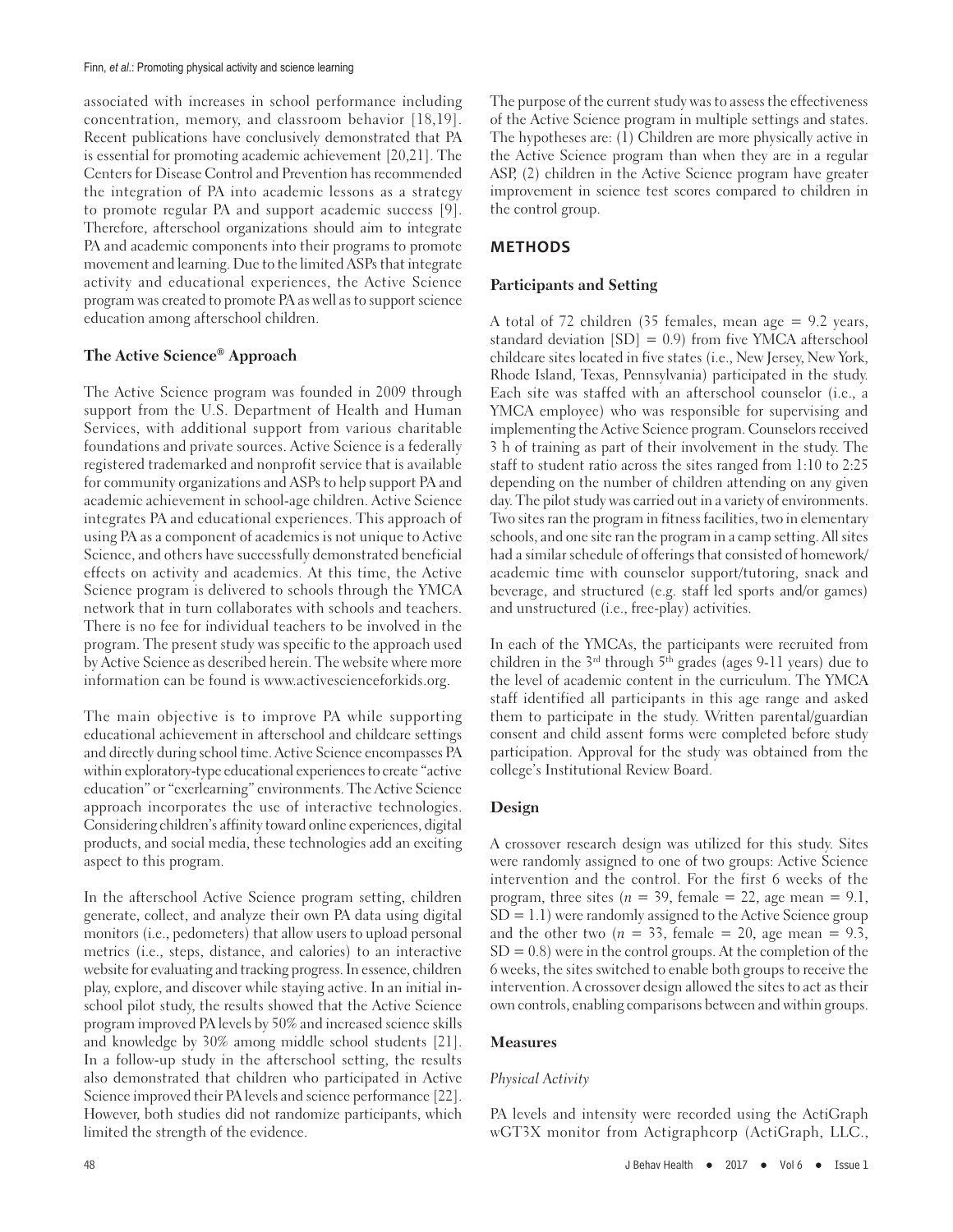Pensacola, FL). Participants were instructed to wear the accelerometer on their waists during the Active Science session. Specifically, steps per hour and MVPA percentages were measured to assess PA in this study. Internal Device MVPA cut points were utilized with cut point ranges for exercise intensity in Actigraph Software based on the values determine through efficacy trial in Freedson Children, 2005 [23]. PA results were automatically sent from the device to an internet cloud based Actigraphcorp Admin portal only accessible to researchers and not by participants or YMCA staff.

#### Science learning

A 21-question test (scores ranged from 0 to 21) for the content of the test was developed to measure science inquiry and knowledge. The test was implemented at the beginning and the end of the 6-week program for all participants. The content of the test assessed the skills that were taught in the Active Science curriculum with a focus on the ability to read and interpret data from figures and tables and to understand and implement the scientific method (e.g., make a hypothesis, record and collect data, draw conclusions). The test demonstrated good reliability with an internal consistency between 0.70 and 0.81. The content of the pre- and post-tests was similar but not identical. Two middle school science teachers reviewed the science test and provided feedback to assure that the content was age and grade appropriate.

### **Procedures**

#### Intervention

The 6-week Active Science program was implemented twice per week for 60 min at a YMCA afterschool site. The afterschool counselors led the program with little to no experience in physical education or STEM.

During each 60-min Active Science session, the children participated in the program that entailed two components: PA  $(\sim)30-40$  min) and science learning  $(\sim)15-20$  min). The participants completed 30-40 min of PA followed by a science lesson delivered through the Active Science Mobile App. The YMCA staff led the participants through the PA curriculum in the gymnasium, playground, or sports field. The physical activities incorporated into the curriculum included a variety of team-based games, traditional sports and fitness stations, and time periods of unstructured free play. The goal of the PA curriculum was to engage participants with different levels of fitness and skills in fun, moderately intense, activities.

In addition to the accelerometer, participants also wore a Digiwalker SW-701 (Yamax Corporation, Tokyo, Japan) pedometer to track their PA data during each session. After the PA session was completed, the participants retrieved the data from the pedometer and recorded their steps, distance, and calories onto the Active Science mobile application. The mobile app was administered through Kurio 7 computer tablets that participants used for the intervention portion of the study. Once the data were recorded, students continued through the Active Science Mobile app where they would complete one STEMdriven academic lesson per day. In each lesson, participants would view a series of figures and tables generated from the data that displayed the class and individual information (i.e., steps, distance, and calories). The participants then completed an analysis of the data by answering a variety of questions that focused on general scientific inquiry skills, such as graphical interpretation and the ability to draw conclusions from data. The children participated in the science inquiry portion of each lesson for about 15 min, twice per week, for 6 weeks (12 lessons).

#### Control

Students in the control group participated in the regular ASP offered by their local YMCA. Four participants from each site  $(n = 20)$  were randomly selected to wear an Actigrachcorp wGT3X Accelerometer in addition to the pedometer each day during their entire ASP. YMCA staff members were trained to record the total amount of time each student wore the devices along with their PA data (steps, distance, and calories) at the conclusion of each afterschool session.

#### **Statistical Analysis**

To detect the intervention effect on science learning, the pre- and post-science tests for the first 6-week intervention were analyzed. A 2 time (pre vs. post) by 2 group (Active Science vs. control) ANOVA analysis was implemented. To assess the differences of PA between Active Science and the traditional ASP, repeated measure analysis was implemented. All participants' PA data during the Active Science period (i.e., 6 weeks) was compared to their own PA data during the control period (i.e., 6 weeks). All analyses were run by SPSS 21.0.

### **RESULTS**

Table 1 displays the PA and science outcomes of the study. For PA, the repeated measure analysis revealed that participants had significantly higher steps/30 min when they ran the Active Science program compared to their participation in the traditional ASP, mean =  $1826$ , SD = 571, mean = 685,  $SD = 161$ , respectively,  $F(1,55) = 280$ ,  $P < 0.001$ . Significant differences were found with MVPA%, mean = 38.16%,  $SD = 20.05\%$ , mean = 30.03%,  $SD = 14.83\%$ , respectively,  $F(1,55) = 44.8, P < 0.001.$ 

For science learning, the time effect and the interaction effect between time and group were significant,  $F(1,36) = 21.88$ ,  $P < 0.001$ ,  $\eta^2 = 0.38$ ;  $F(1,36) = 4.16$ ,  $P < 0.05$ ,  $\eta^2 = 0.10$ , respectively. Simple effect test showed that for the Active Science

**Table 1: Average steps, MVPA%, and science scores of participants**

| Category         | Steps/30 min | MVPA%         | Science score |
|------------------|--------------|---------------|---------------|
| Active           | 1826         | 38.16         | 75.24         |
| Science $(n=72)$ | $(571)***$   | $(20.05)$ *** | $(15.61)***$  |
| Control $(n=72)$ | 685 (161)    | 30.03 (14.83) | 57.14 (20.56) |

\*\*\**P*<0.001. MVPA: Moderate‑to‑vigorous physical activity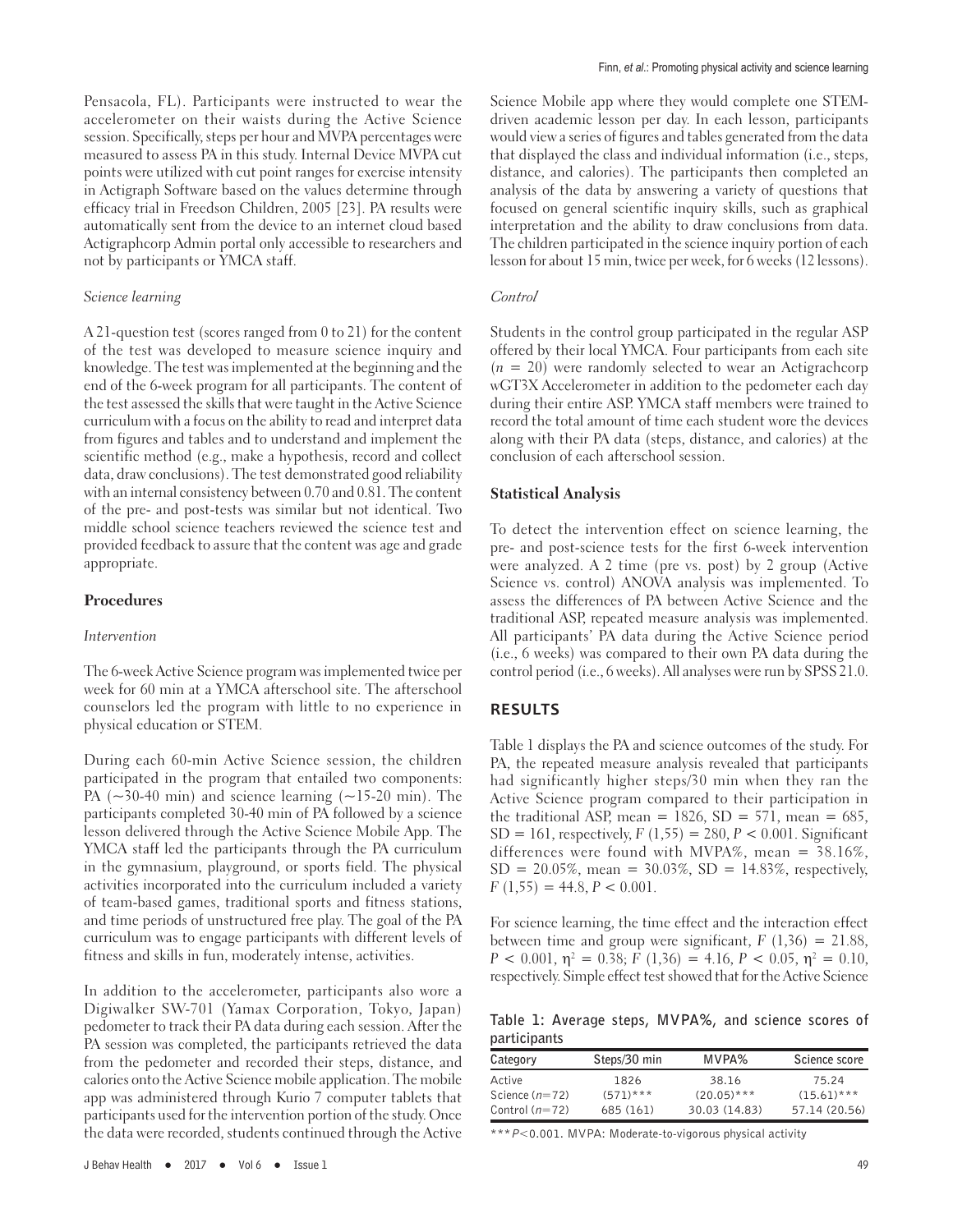group, the pre- and post-improvement was significant,  $P < 0.001$ . Average science test score for pre- and post-tests was mean = 57.14, SD = 20.56, and mean = 75.24, SD = 15.61, respectively. For the control group, the pre- and post-improvement was not significant,  $P > 0.05$ . Average science test scores for pre- and post-tests were mean =  $58.46$ , SD = 21.79 and mean = 69.39,  $SD = 14.07$ , respectively.

# **DISCUSSION**

The purpose of the current study was to assess the effectiveness of the Active Science program delivered in different site locations across the U.S. The results supported that children had significantly higher PA levels when they participated in Active Science compared to their traditional ASP. In addition, children who participated in Active Science significantly improved their science performance compared to the children in the control group.

Previous research has demonstrated that children who participated in Active Science in the afterschool setting improved their PA levels and science performance [21]. However, the previous study failed to demonstrate the differences between the interventional and control groups. This may have been due to the limited number of participants and individual differences between groups. Using a cross-over study design, the current study addressed the concerns of group differences and ethical issues by having all subjects participate in the intervention (i.e., crossover design). The results supported the hypotheses that Active Science improves children's PA levels and science performance in an afterschool setting. Unlike previous studies where data were collected only at one location, the current study examined the program at five different YMCAs across the country. The diverse demographics of the participants further supported the evidence of the external validity of the program.

Children who participated in Active Science improved their PA levels significantly during the program. As participants entered their steps taken, distance traveled, and calories burned from their accelerometer into the mobile app at the end of the PA sessions, they were motivated to accumulate more PA and compete against each other. Previous evidence has demonstrated that wearing activity monitors improve participants' PA levels [24,25]. For the children who participated in Active Science, wearing an accelerometer, checking, and entering their activity data, all served as reinforcement for their PA behaviors. The results suggest that ASPs could adopt similar strategies, such as providing activity monitors (i.e., pedometers, accelerometers) to motivate children to be more active.

The innovative approach of Active Science integrates PA with science learning. Using the interactive mobile app, each child controlled their own pace to navigate through the simple science lessons. Since all of the science lessons used data from the participant's own PA, children may feel the science concepts were more relevant because it was about their own PA data. Research has shown that children show more interest in science learning when they collect and analyze their own data [26]. Due to the personal attachment to the data, Active Science provided

a positive learning experience for children, which may have developed their interest in science learning.

Since the Active Science program did not prescribe the types of physical activities that were implemented by the YMCA staff, one limitation of the study, from a research perspective, was there no was control over what activities were chosen and how they were implemented. During the staff training, it was emphasized that the physical activities needed to be moderateto-vigorous intensity, but there was no one on site to oversee this was happening. However, from a practical perspective, it is an advantage as the staff has the flexibility to implement the PA that fits their curriculum and setting (e.g., space of the gym, weather, etc.). In addition, although this study was a cluster cross-over design, the sample size was too low to calculate the impact of clustering. This should be addressed in future studies.

## **CONCLUSION**

This study showed that implementing the Active Science approach improved PA levels and increased science learning in the afterschool setting. The results of the study supported previous preliminary evidence that science learning in schoolage children could be achieved through PA involving fun and enjoyable activities. Future studies should implement qualitative evaluation on the program from children who participated in the study as well as staff who delivered the program.

## **ACKNOWLEDGMENTS**

The authors would like to thank the children and staff at the YMCAs for their willingness to participate in this study. This work was supported by a grant #71200 from the Robert Wood Johnson Foundation.

## **REFERENCES**

- 1. Institute of Medicine of the National Academies. Educating the Student Body: Taking Physical Activity and Physical Education to School. Washington, DC: Institute of Medicine of the National Academies; 2013.
- 2. Centers for Disease Control and Prevention. The Association between School-Based Physical Activity, Including Physical Education, and Academic Performance. Atlanta GA: U.S. Department of Health and Human Services; 2010.
- Beets MW, Rooney L, Tilley F, Beighle A, Webster C. Evaluation of policies to promote physical activity in afterschool programs: Are we meeting current benchmarks? Prev Med 2010;51:299-301.
- 4. After School Alliance. America after 3PM National Report: The Most In-Depth Study of How America's Children Spend their Afternoon; 2009. Available from: http://www.afterschoolalliance.org/AA3\_Full\_ Report.pdf.
- 5. Beets MW, Beighle A, Erwin HE, Huberty JL. After-school program impact on physical activity and fitness: A meta-analysis. Am J Prev Med 2009;36:527-37
- 6. Beets MW, Wallner M, Beighle A. Defining standards and policies for promoting physical activity in afterschool programs. J Sch Health 2010;80:411-7.
- 7. Beighle A, Beets M, Erwin H, Huberty J, Moore J, Stellino M. Promoting physical activity in afterschool programs. After Sch Matters 2010;11:24-32.
- 8. Beets MW, Shah R, Weaver RG, Huberty J, Beighle A, Moore JB. Physical activity in after-school programs: Comparison with physical